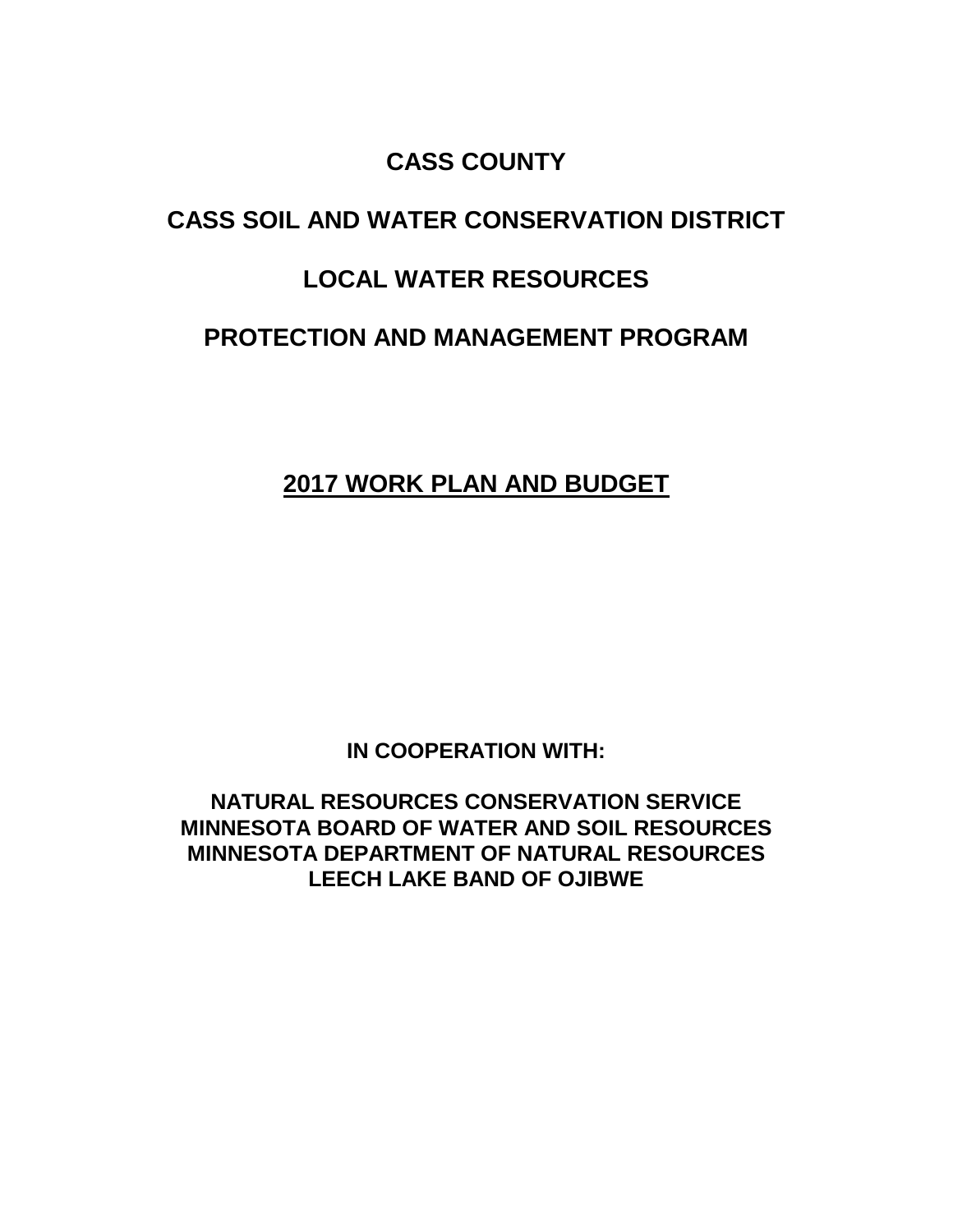### **CASS SWCD MISSION STATEMENT**

**It is the mission** of the Cass Soil and Water Conservation District to provide leadership and technical assistance to landowners and cooperating agencies in the wise use, conservation, and management of Cass County's natural resources.

### **DISTRICT SUPERVISORS AND STAFF**

District Board:

Thomas Kuschel, Chairperson Ken LaPorte, Vice Chairperson Jim Ballenthin, Secretary Jane Ekholm, Treasurer David Peterson, Member District Staff<sup>\*</sup>: John Ringle, District Manager Brenda Davis, District Clerk Kelly Condiff, Natural Resource Professional and Shoreline Specialist Robert Wright, Environmental Resource Specialist Scott Navratil, Environmental Resource Specialist Rima Smith-Keprios, AIS Program Manger

\*--Cass SWCD has a Shared Service Agreement with the Cass County Environmental Services Department for employee services, and administrative and logistical support.

## **SUMMARY**

Cass County's Comprehensive Local Water Plan serves as the workplan for the Cass SWCD. That plan lists education & information, monitoring & data collection, inventory & mapping, land & water treatment, and regulation & ordinance activities to be undertaken in 2017 and/or carried over from 2016. Currently the County Local Water Plan is undergoing a revision process A copy of the draft Cass County Comprehensive Local Water Plan is available on our website at: [http://www.co.cass.mn.us/esd/pdfs/comprehensive\\_plan.pdf](http://www.co.cass.mn.us/esd/pdfs/comprehensive_plan.pdf)

This plan is currently being revised by Cass County ESD and Cass SWCD staff, with a goal of formally approved by BWSR and the Cass County Board in June of 2017. A copy of the Draft Plan is available at:

[http://www.co.cass.mn.us/government/county\\_directory/environmental\\_services/index.php](http://www.co.cass.mn.us/government/county_directory/environmental_services/index.php)

### **COST-SHARE FUNDS ALLOCATED**

#### **HIGH PRIORITY EROSION AND STORMWATER PROBLEMS**

| <b>Shoreline Erosion</b>                          | 33,347 |
|---------------------------------------------------|--------|
| <b>Residential Development Stormwater Control</b> | 15,000 |

#### **COST SHARE PROJECTS IN TULLIBEE LAKES WATERSHEDS**

| Stormwater Mgmt., Riparian Buffer and Erosion | 20,000   |
|-----------------------------------------------|----------|
| SMALL WOODLOT MANAGEMENT FOR WILDLIFE         | 20,000   |
| <b>TOTAL</b>                                  | \$88,347 |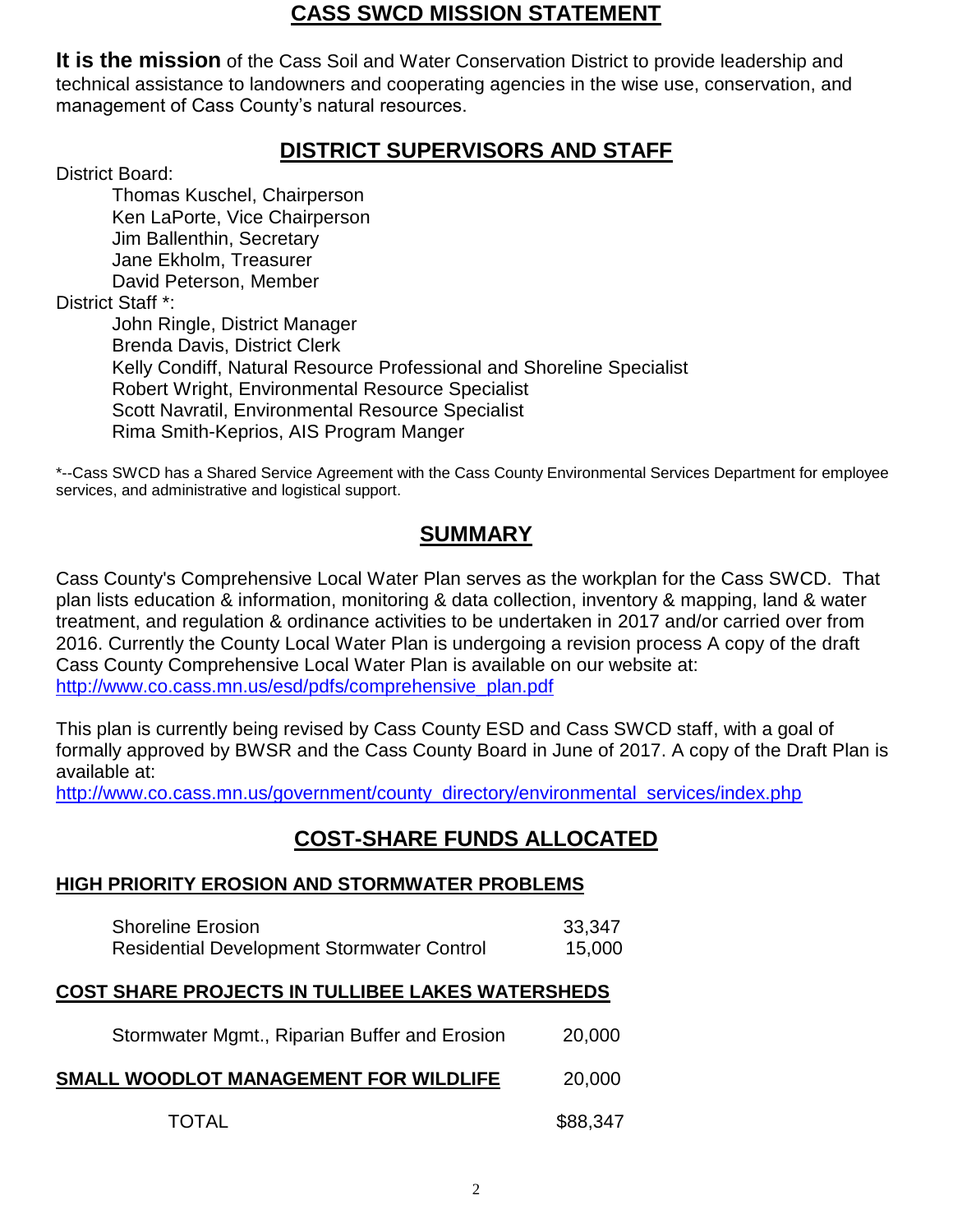## **HIGH PRIORITY AREA DESIGNATIONS**

### **HIGH PRIORITY EROSION**

Primarily in areas as identified in the Cass County Water Plan where erosion from wind or water is occurring on soils equal to or in excessive amounts as determined by using BWSR or NRCS pollution reduction calculators. Any area near a water basin or wetland eroding by water in excess of normal amounts as determined by a pollution reduction calculator would be a priority. Highest priority will be given to lakes, wetlands, or water courses classified by the Department of Natural Resources as impaired waters and secondarily, protected waters of the State. Currently, we are working with Cass County ESD to implement a \$20,000 Tullibee Lakes grant from MNDNR. These funds will be used to provide up to 75% cost share to groups and landowners that are willing to work with us to install stormwater control, erosion control, and Private Forestry practices. We are working to implement the 2015 Buffer Law.

#### **HIGH PRIORITY SEDIMENTATION and STORMWATER MANAGEMENT**

Areas as identified in the Cass County Water Plan where the district can show that sediment delivery occurs from the watershed, or direct conveyance such as a storm sewer or impervious surface discharging to county waters. Highest priority will be given to lakes, wetlands, or water courses classified by the Department of Natural Resources as protected waters of the State. Stormwater Management including buffers, impervious surface reduction and rerouting of overland flows is an area of specific concern.

### **SMALL WOODLOT MANAGEMENT FOR WILDLIFE (Private Forest Management)**

Cost-share funding is available to assist small woodlot owners of non-industrial private forests, to develop a forest management plan to increase habitat value for wildlife and water quality protection. We anticipate continued funding for Forest Management Plans for property owners in selected tullibee lake watersheds. Upon completion of a Forest Management Plan, the Cass SWCD has additional cost-share funding available to implement small woodlot timber stand improvement practices such as selective harvest, thinning, brush shearing, management of terrestrially invasive plant species, and selective planting to benefit wildlife and reduce erosion and sedimentation. Forest Plans will also be reviewed to suggest further implementation opportunities to benefit wildlife and water quality.

Current policy on Private Forest Management (PFM) Plans cost-shared by the Cass SWCD is that 1) landowner will be responsible for a \$200 fee collected by the SWCD and used to register the plan with the MNDNR, 2) SWCD will pay the plan writer \$6.50 per acre for acreage eligible to be enrolled under 2c or SFIA, not to exceed \$780 or 120 acres, and 3) SWCD retains the right to increase payment and acreage amounts if parcels exceed 120 acres and are located in priority watersheds shown in the Local Water Plan.

#### **TULLIBEE LAKES WATERSHED COST SHARE PROJECTS**

A project in cooperation with the MN DNR provides up 75% cost-share for projects and practices in watersheds of 11 selected tullibee lake watersheds. These projects could be any of the riparian buffer, stormwater management, or erosion control practices commonly implemented by the district. Additionally, any qualified forest management or small woodlot management project in these selected watersheds would be considered for cost-share funding with private or individual landowners.

|                 | <b>Cass Soil and Water Conservation District--F.Y. 2017 Budget</b> |               |
|-----------------|--------------------------------------------------------------------|---------------|
| <b>Revenues</b> | <b>FY 2016</b>                                                     | <b>FY2017</b> |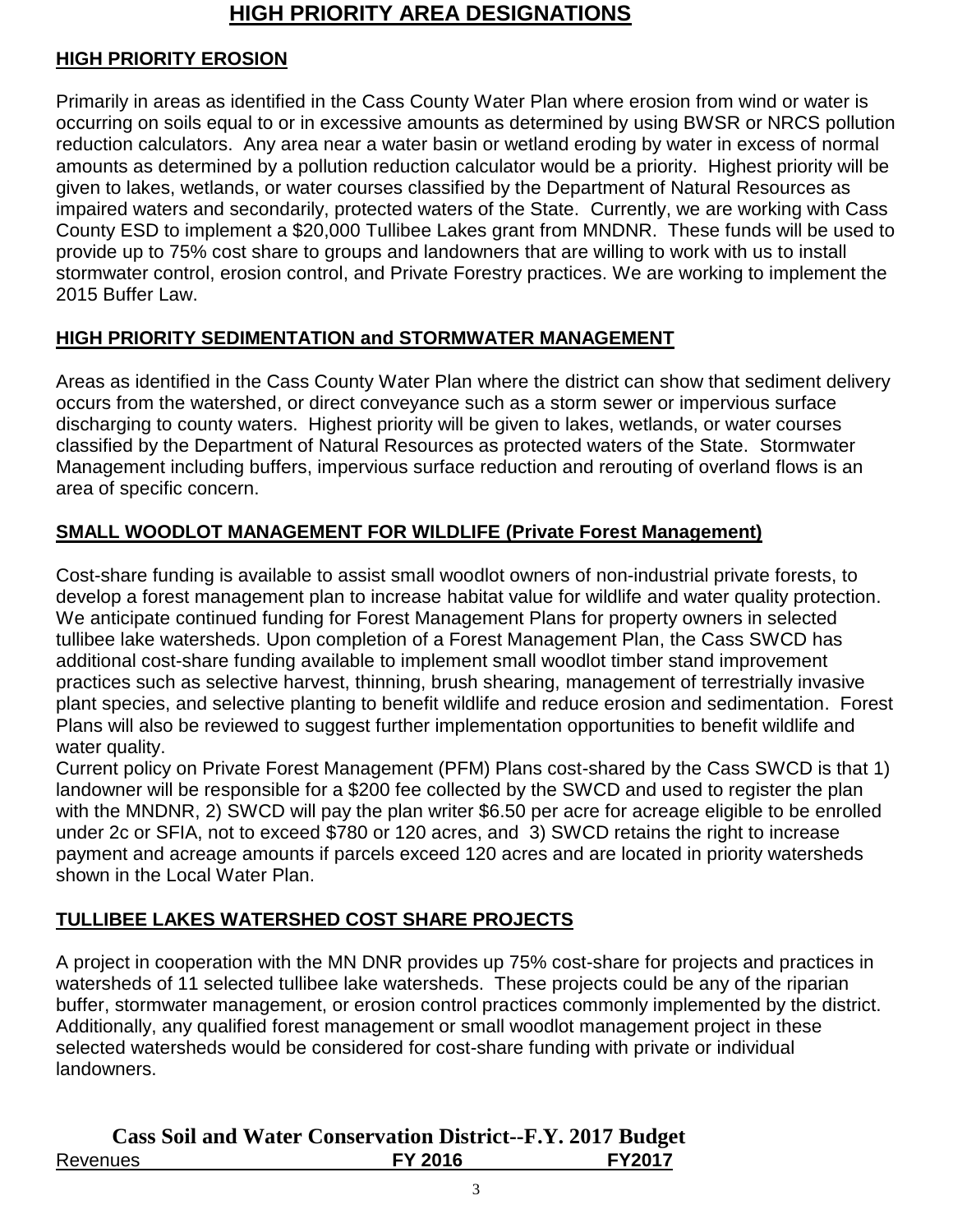| Intergovernmental                    |                   |               |             |               |  |
|--------------------------------------|-------------------|---------------|-------------|---------------|--|
| <b>County Contribution</b>           | \$<br>$\mathbf 0$ |               | \$<br>8,000 |               |  |
| <b>BWSR Cost Share Grant</b>         | 8,347             |               | 8,347       |               |  |
| <b>BWSR General Services Grant</b>   | 18,780            |               | 18,275      |               |  |
| <b>Ditch Inventory Grant</b>         | 54,801            |               |             | 0             |  |
| 2017 Buffer Law                      | 10,000            |               | 10,000      |               |  |
| 2016 MAWQIP                          | 2,004             |               |             | O             |  |
| <b>Easement Delivery</b>             | 475               |               | 475         |               |  |
| <b>Tullibee Lakes Cost Share</b>     | 12,146            |               | 20,000      |               |  |
| Local Capacity Building**            | 125,337           |               | 118,000     |               |  |
| Carryover Funds*                     | $\overline{0}$    |               | 69,953      |               |  |
| <b>Total Intergovernmental</b>       | \$231,890         |               | \$253,050   |               |  |
| <b>Miscellaneous</b>                 |                   |               |             |               |  |
| <b>Well Monitoring</b>               | 600               |               | 600         |               |  |
| Interest                             | 425               |               | 425         |               |  |
| Miscellaneous Reimb.                 | $\mathbf 0$       |               | 0           |               |  |
| AIS Program Admin                    | 8,000             |               | 8,000       |               |  |
| \$<br><b>Total Miscellaneous</b>     | 9,025             |               | 9,025       |               |  |
| <b>TOTAL REVENUES</b>                | \$240,915         | \$262,075     |             |               |  |
| <b>Expenditures</b>                  | FY 2016           | 2016 Actual   |             | FY 2017       |  |
| <b>District Operations</b>           |                   |               |             |               |  |
| <b>Supervisor Services</b>           | \$<br>17,000      | 14,938        |             | \$17,000      |  |
| <b>Professional Services</b>         | 0                 | 157           |             | 500           |  |
| <b>Supervisor's Expenses</b>         | 2000              | 1,266         |             | 2,000         |  |
| Education                            | 1,500             | 355           |             | 1,500         |  |
| <b>Employee Expenses</b>             | 2,000             | 1,974         |             | 2,000         |  |
| Fees, Dues Subscriptions             | 7,500             | 6,359         |             | 7,000         |  |
| Insurance                            | 2,700             | 2,503         |             | 2,600         |  |
| Office Expenses                      | 2,500             | 1,403         |             | 2,500         |  |
| Total Dist. Operations               | \$<br>35,200      | 28,955        |             | \$35,100      |  |
| <b>Project Expenditures</b>          |                   |               |             |               |  |
| <b>Cost Share Projects</b>           | \$<br>8,347       | 8,347         |             | \$8,347       |  |
| <b>Forest Stewardship Project</b>    | 0                 | in cost share |             | in cost share |  |
| <b>Ditch Inventory Project</b>       | 46,300            | 54,082        |             | 0             |  |
| Internship Stipend                   | 1,000             | in cost-share |             | 3,000         |  |
| <b>Shoreland Guide Reprint</b>       | 5,000             | 0             |             | 5,000         |  |
| <b>SWCD Public Relations</b>         | 25,337            | 12,500        |             | 18,000        |  |
| Grant-funded Position salary %       | 40,000            | 40,000        |             | 40,000        |  |
| <b>Tullibee Lakes Projects</b>       | 20,000            | 12,146        |             | 20,000        |  |
| <b>Expanded Practices Cost-share</b> | 60,000            | 14,932        |             | 60,000        |  |
| <b>Carryover for Cost Share</b>      | 0                 | $\mathbf 0$   |             | 69,953        |  |
| <b>Total Project Expenditures</b>    | \$<br>205,984     | 142,007       |             | \$224,300     |  |
| <b>TOTAL EXPENDITURES</b>            | \$241,184         | 170,962       |             | \$259,400     |  |
| <b>Excess of Revenues</b>            |                   |               |             |               |  |
| Over (under) Expenditures            | \$<br>(269)       | \$69,953*     | \$          | 2,675         |  |

\*This amount is 2016 Local Capacity Funds carried in to the 2017 program year.